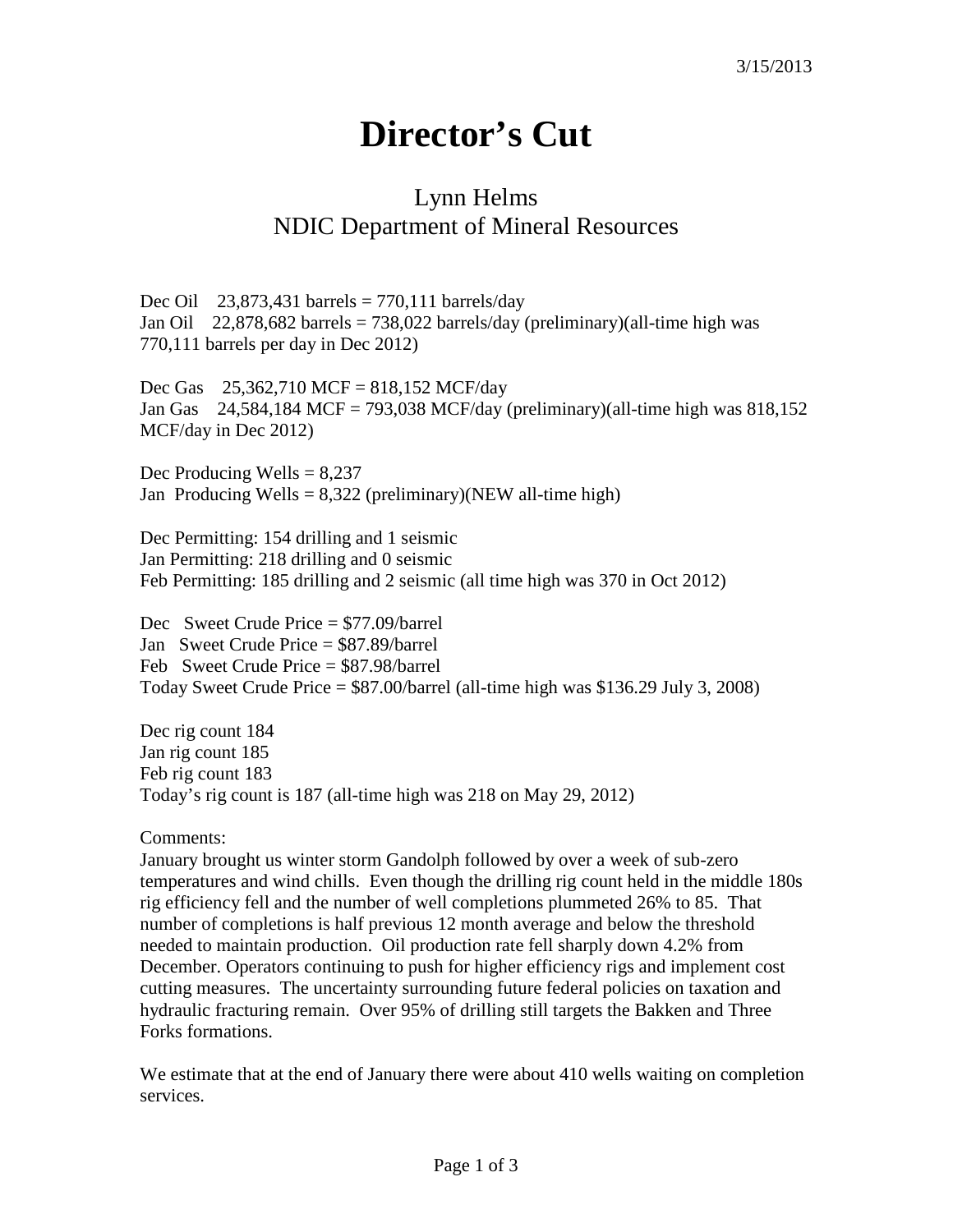Crude oil take away capacity continues to be adequate with a majority of North Dakota's oil now shipped by rail to east coast, gulf coast, and west coast destinations.

Rig count in the Williston basin is stable. Utilization rate for rigs capable of  $+20,000$  feet is steady at about 80-85% and for shallow well rigs (drill to 7,000 feet or less) utilization remains about 60%.

Drilling permit activity was up significantly in January, but fell again in February. We have a sufficient permit inventory to accommodate more multi-well pads, the difficulty of constructing locations during winter, and the time required to publish hydraulic fracturing rules if required.

The number of rigs actively drilling on federal surface in the Dakota Prairie Grasslands remains at 1.

The number of rigs drilling on the Fort Berthold Reservation is unchanged at 28 with 4 on fee lands and 24 on trust lands.

There are now 830 active wells (96 on trust lands & 734 on fee lands) Producing 129,460 barrels of oil per day (5,889 from trust lands & 123,571 from fee lands)

148 wells are waiting on completion

262 approved drilling permits (247 on trust lands & 15 on fee lands)

1,458 additional potential future wells (1,442 on trust lands & 16 on fee lands)

Seismic activity is up slightly with 4 surveys active/recording, 1 remediating, 1 suspended, and 7 permitted. There are now 4 buried arrays in North Dakota used to monitor and optimize hydraulic fracturing.

North Dakota leasing activity is very slow, mostly renewals and top leases in the Bakken - Three Forks area.

Construction of processing plants and gathering systems was also severely affected by weather and this will continue until after spring thaw. US natural gas storage is down to 11% above the five-year average indicating continuing low prices for the foreseeable future. Natural gas production decreased 3% versus the 4.2% drop in oil production. This is consistent with the Bentek study that shows gas oil ratios increasing as wells age. North Dakota shallow gas exploration is not economic at near term gas prices.

Natural gas delivered to Northern Border at Watford City is up to \$3.19/MCF. This results in a current oil to gas price ratio of 27 to 1, but the high liquids content makes gathering and processing of Bakken gas economic. Additions to gathering and processing capacity are keeping up with the percentage of gas flared holding at 29%. The historical high was 36% in September 2011.